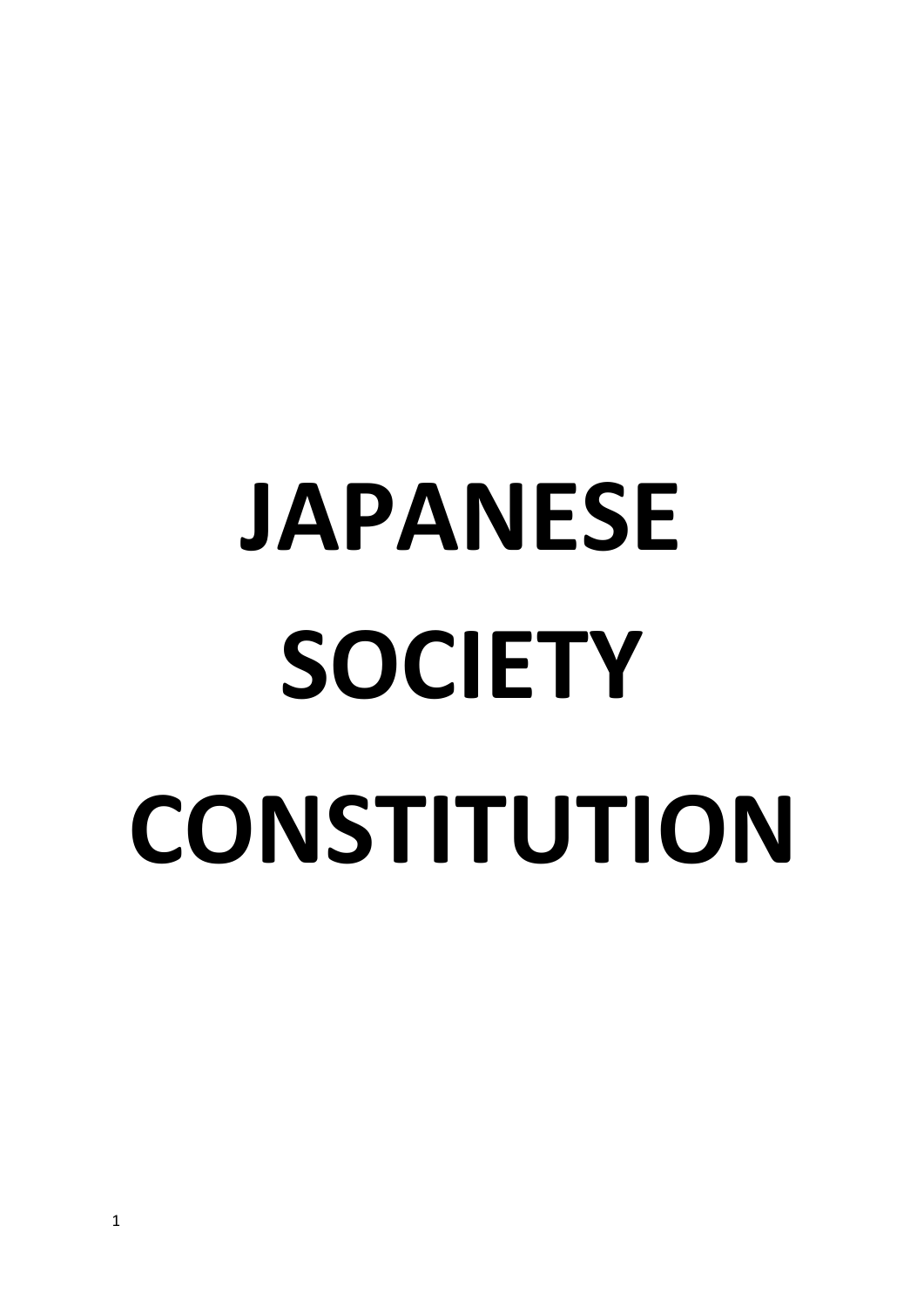## **National University of Ireland, Maynooth Japanese Society Constitution**

#### **1. Name of Society:**

1**.** The name of the club society shall be the Japanese Culture Society.

#### **2. Aims and Objectives:**

The aims and objectives of the club / society shall be as follows:

#### 2.1 **The expression of interest in all or any aspects of Japanese culture.**

- 2.2 **The provision of a forum in which to intellectually analyse Japanese culture.**
- 2.3 **The organisation and participation in distinctly Japanese activities.**
- 2.4 **The encouragement in the use of Japanese where possible.**
- 2.5 **The assistance, as best we may, in the learning of Japanese and establishment of Japanese language classes on campus.**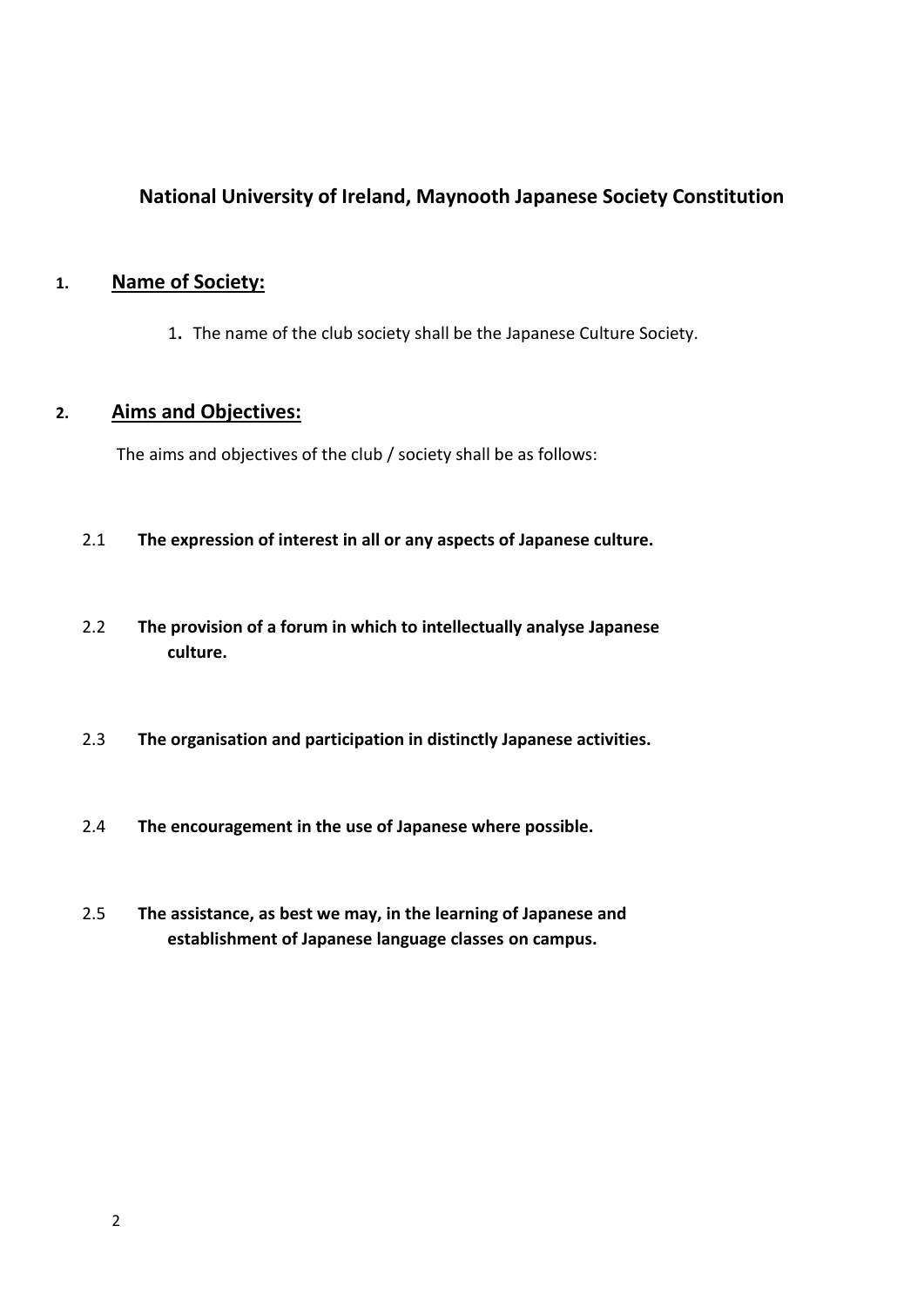#### **3. Members:**

- 3.1 Membership of the club / society shall be open to all students, staff and graduates of the college.
- 3.2 Membership shall be obtained by paying the appropriate fee and signing the Roll of Members for the current academic year.
- 3.3 The Club / Society recognises the importance that graduates and former students of NUIM can play in the development of a club / society. It shall therefore endeavour to maintain contact with such former members as wish to retain their connection with the club / society
- 3.4 To this end the Governing Executive Committee of the Club / Society shall be empowered to create a class of "Associate Member" of the Club / Society.
	- i) Graduate Membership shall be open to former presidents of the club / society who are no longer students of NUI Maynooth. It shall not be a requirement of associate membership that such members should hold a degree or any other academic award given by NUI Maynooth.
	- ii) Associate Members shall pay an annual membership fee to the club / society. The amount of this fee shall be determined by the Governing Executive Committee, but may be altered by a majority vote at a general meeting of the club / society. The associate membership fee shall not be less than the ordinary membership fee and no more than 10 times the ordinary membership fee.
	- iii) Associate Members shall be ineligible for election to the club / society's governing committee
	- iv) Associate Members shall be entitled to attend all general meetings of the club / society. Voting rights of associate members at general meetings shall be determined by the Governing Executive Committee and may be altered by a majority vote at a general meeting of the club / society.
	- v) Other rights of Associate Members shall be determined by the Governing Executive Committee but may also be granted or revoked by a majority vote at a general meeting of the club / society.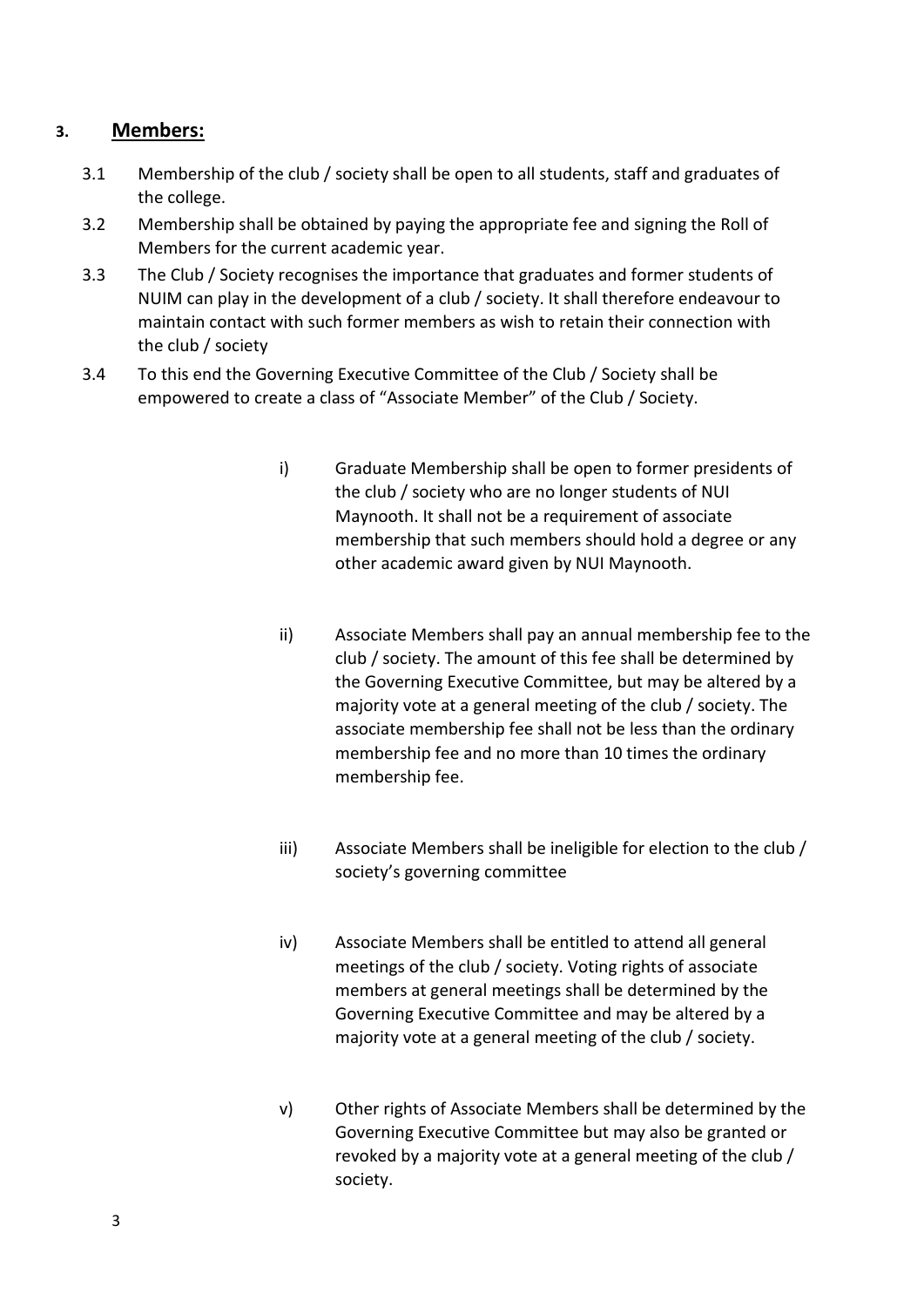- vi) The rights of an Associate Member shall not exceed those of an ordinary member of the club / society.
- 3.5 All members shall be bound by this constitution.

#### **4. Governing Executive Committee**

- 1. The Club / Society shall have a Governing Executive Committee (The Committee).
- 2. The Committee shall run the club / society on behalf of its members and in accordance with the aims and objectives.
- 3. Although decisions should be arrived at by the consensus of the committee (where possible), committee decisions shall be decided by majority voting. A quorum shall be 2/3s of committee members.
- 4. The Committee shall consist of:
	- 1. The President (Prime Minister)
	- 2. The Co-President (Deputy Prime Minister)
	- 3. The Secretary (Minister for Internal Affairs)
	- 4. The Co-Secretary (Minister for External Affairs)
	- 5. The Events Officer (Minister for Planning and Development)
	- 6. The Public Relations Officer for Media (Minister for Communications)
	- 7. The Public Relations Officer for Posters (Minister for Propaganda)
	- 8. The Treasurer (Minister for Finance)
	- 9. The Equipment Officer (Minister for War)
	- 10. The First Year Representative (Minister for Youth Engagement)
	- 11. The International Representative (Foreign Emissary)
	- 12. The Welfare and Equality Officer (Minister for Justice and Equality)
- 5. The Term of Office of these elected officers shall be one academic year.
- 6. A person shall not hold the same office for more than 2 successive years.
- 7. Allowance is made to refer to members of the committee by either official MSU titles, or those titles conferred upon them by the society.
- 8. On all official documents, committee members are to be referred to in their official titles.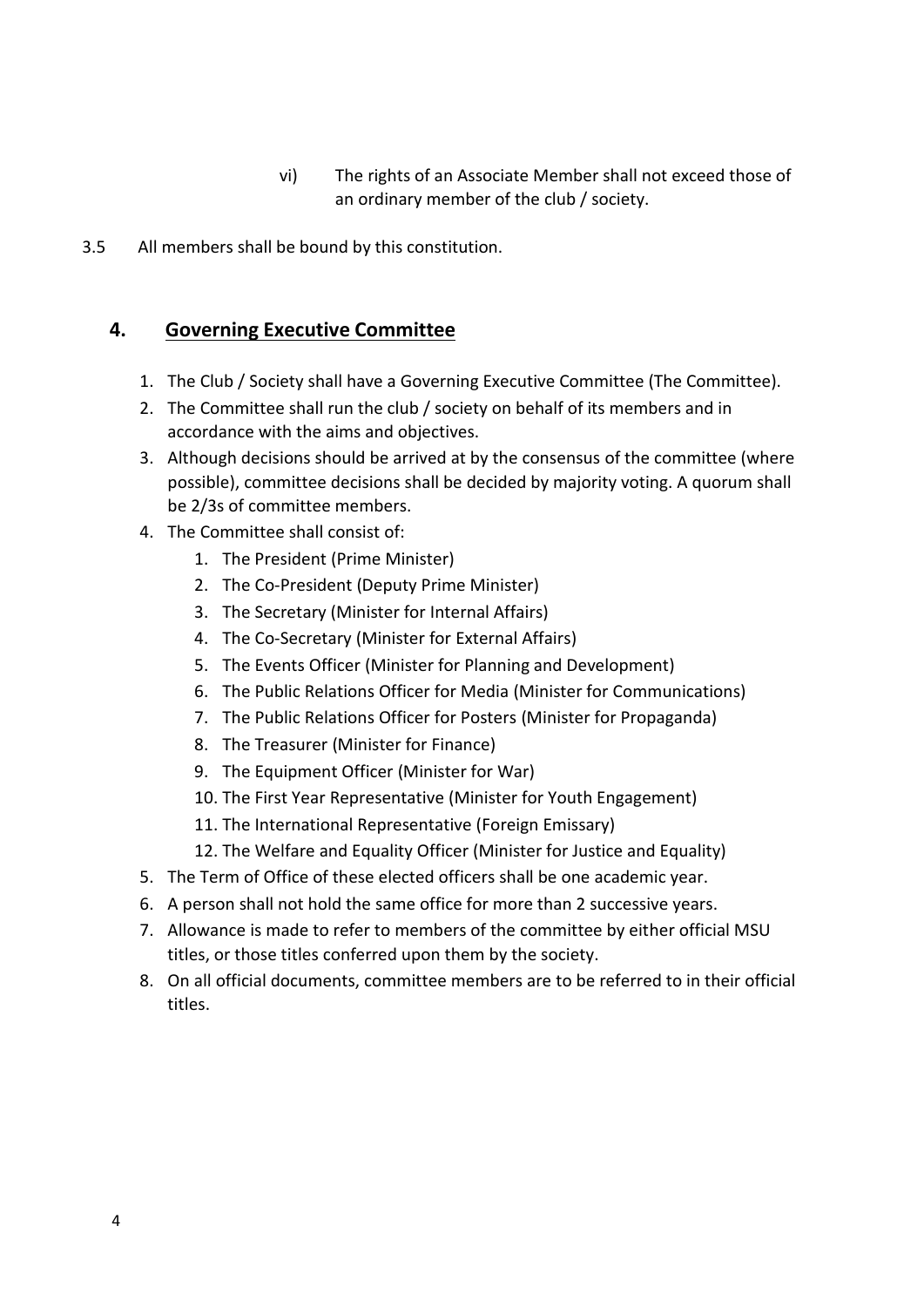## **5. Election of the Governing Executive Committee**

- 1. The committee members shall be democratically elected at the Annual General Meeting (AGM) or at an Extra-Ordinary General Meeting (EGM).
- 2. To seek election to the committee, each candidate must have 2 nominations by current members of the club / society.
- 3. The position of International Representative is to be decided, at the earliest possible convenience, at an EGM following the arrival and integration of international students.

# **6. Duties of Governing Executive Committee**

## ▪ **The President;**

- The President shall be the chief officer of the club / society whose functions include chairing all meetings of the committee and officiating at meetings of the club / society.
- The Chair of any meeting shall have an ordinary vote at committee meetings and meetings of the club / society. In the event of a tied vote on any matter she / he shall have the casting vote.

#### ▪ **The Co-President;**

- The Co-President shall assist the President in all their duties.
- The Co-President shall assume the duties of the President (unless otherwise directed by a general meeting of the club / society) if the President is absent or is unable to perform their duties.

## ▪ **The Secretary**

- The Secretary's function shall be to deal with all correspondence and records of the club / society.
- The Secretary shall keep minutes of all committee meetings, of all general meetings, of the Annual General Meeting or any other meetings relation to the business of the club / society when requested by the committee.
- The Secretary may keep a record of authorisation of expenditure.
- The Secretary shall give notice to all members of the club / society's meetings, events and functions.
- The Secretary shall assist the Public Relations Officer to organise fund raising events and sponsorship where necessary.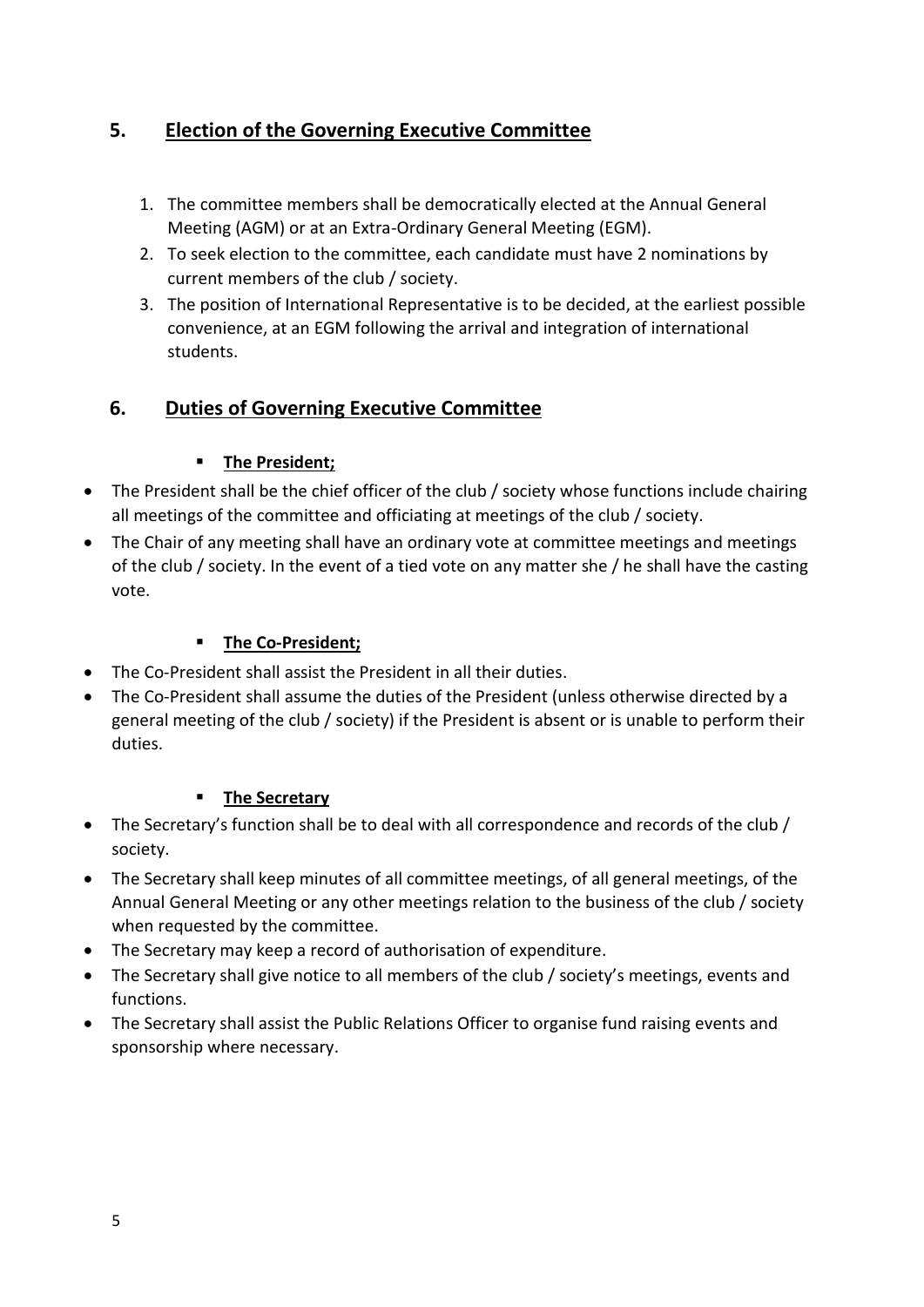#### ▪ **The Co-Secretary**

- The Co-Secretary shall assume the duties of the Secretary (unless otherwise directed by a general meeting of the club / society) if the Secretary is absent or is unable to perform their duties.
- The Co-Secretary shall assist the Secretary in all their duties.

#### ▪ **The Treasurer;**

- The Treasurer's function shall be to administer the funds of the club / society and to maintain accounts and budgets.
- The Treasurer shall be responsible for the maintenance of accounts subject to the decisions of the committee in compliance with the regulations set down by the Capitation Committee.
- The Treasurer shall keep full records of income and expenditure of the club / society. The Treasurer shall also keep a record of who authorised various expenditures and shall issue receipts.
- The Treasurer shall sign all cheques and withdrawals forms from the Club / Society's bank account.
- Where the Treasurer is decreed as unavailable, another designated person may sign cheques and withdrawal forms for the club / society on consultation with the Capitation Committee.

#### ▪ **The Equipment Officer;**

- The Equipment Officer shall be responsible for the fixed and current assets of the club / society in compliance with the regulations set down by the Capitation Committee.
- The Equipment Officer shall maintain a record of all fixed and current assets belonging to the club / society and will report an inventory list to the committee at the start and end of the academic year.

#### ▪ **The Events Officer**

- The Events Officer shall be responsible for setting up and running events for the society.
- They shall be responsible for ensure that events that are set up go according to plan, and make sure that committee members are available to come to each event.
- They shall listen to any ideas the members of the society have for events.

#### ▪ **The Public Relations Officer of Media;**

- The Public Relations Officer of Media (along with the Secretary) shall be responsible for the advertising of all functions of the club / society through the social medias presented.
- The Public Relations Officer (along with the Secretary) shall deal with external correspondence and maintain records of the contribution outside bodies have had for the club / society and to give notice to all members of these contributions.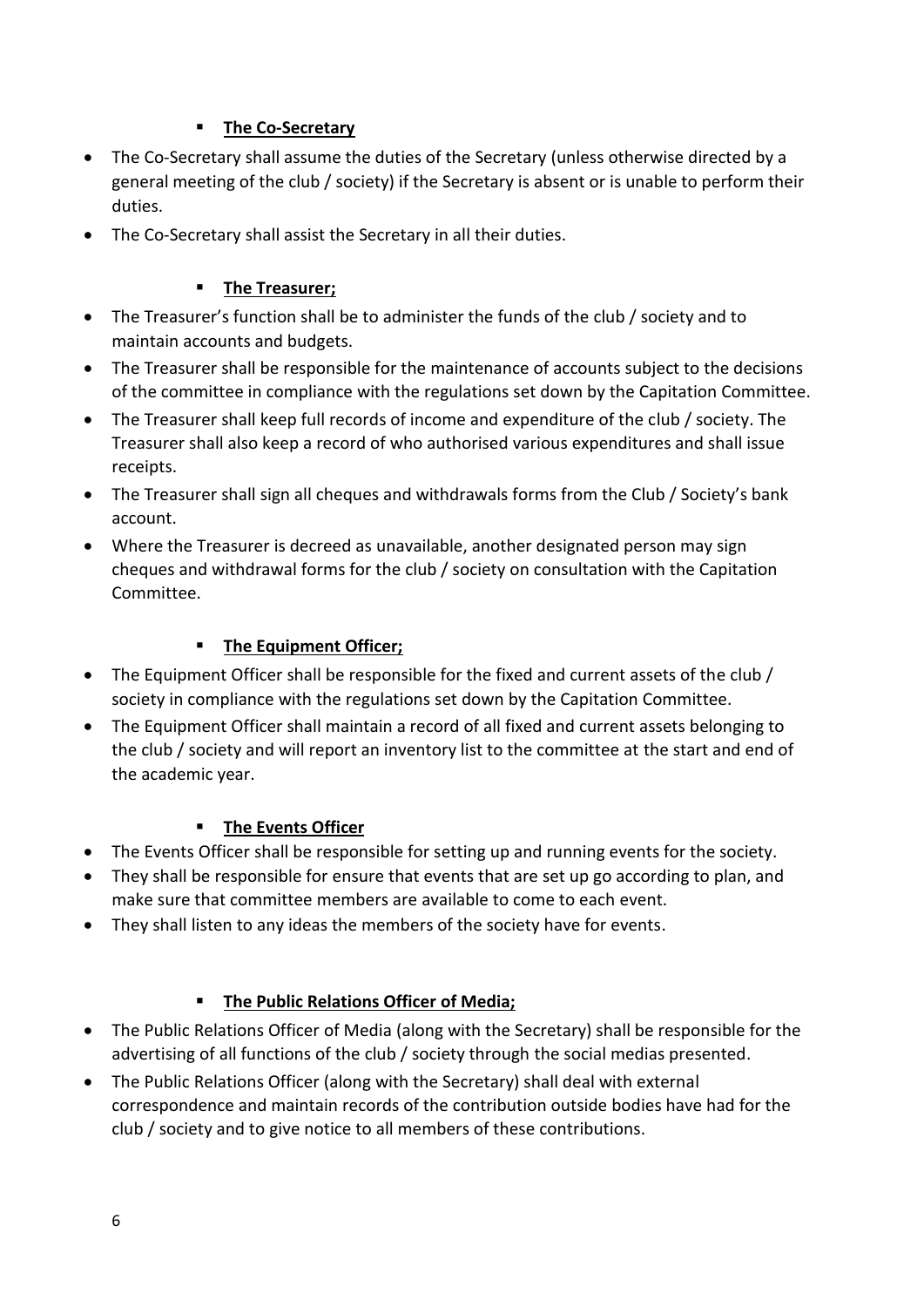#### **The Public Relations Officer of Posters**

- The Public Relations Officer of Posters (along with Co-Secretary) shall be responsible for the advertising of all function of the club / society through posters on behalf of the club / society.
- The Public Relations officer of Posters shall help the Public Relations Officer of Media when necessary and requested by either Secretarial Position (Secretary, Co-Secretary).

#### ▪ **The Welfare & Equality Officer;**

- The Welfare & Equality Officer shall be in charge of looking after the welfare of society members.
- They shall be in charge of ensuring that no racism, sexism or classism takes place during society events. In the event that an issue arises, the officer shall deal with the issue swiftly and quietly.

#### ▪ **The International Representative**

- The International Representative shall be in charge of representing the foreign students.
- They shall be in charge of getting them involved with society's activities and helping them settle into the university.

#### ▪ **The First-Year Representative**

- The First-Year Representative shall represent the interests of first year students in the society, and will make themselves available to any first year students if they have any inquiries
- They shall mainly aid the Equipment Officer and Events Manager with their societal duties.

# **7. Dismissal and Resignation of Committee Members**

- **7.1** No member of the committee shall be dismissed from office unless:
	- i) Written notice of a resolution to seek such a dismissal, signed by 10% of the members of the club / society is received 4 working days prior to a general meeting at which such a resolution shall be debated.
	- ii) 2/3s of the Governing Executive Committee may also call a meeting to debate the dismissal of another committee member.
- **7.2** A resolution to dismiss a committee member shall be passed by a simple majority voting at the relevant and quorate meeting.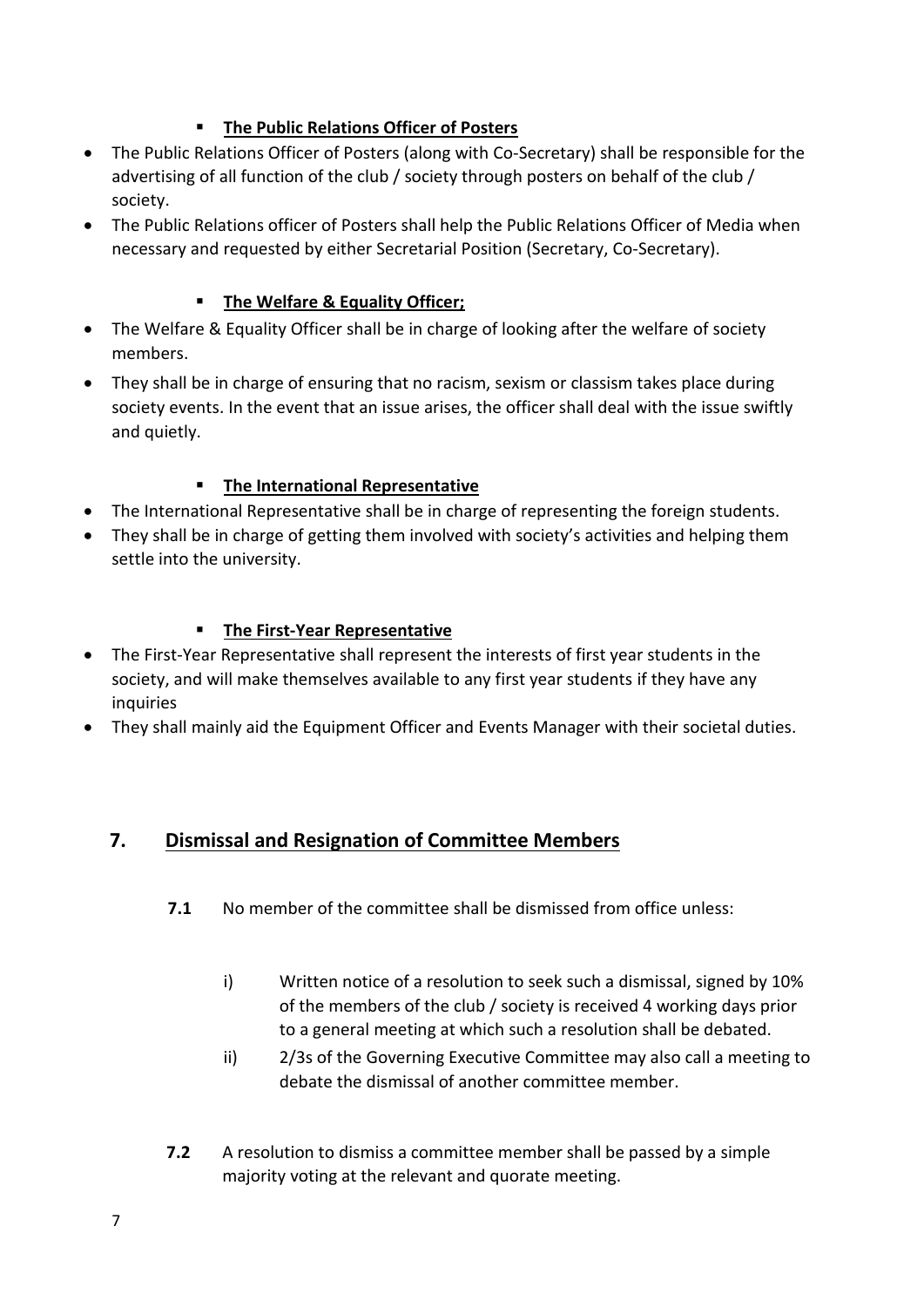**7.3** A committee member wishing to resign must submit a letter in writing declaring that intention to resign to the Secretary, who will immediately inform the committee as a whole. The responsibilities of that person shall be delegated to other committee members(s) until a by-election can be held to re-elect a new person to the position.

#### **8. Meetings**

- **8.1** There shall be an Annual General Meeting (AGM) held each year.
- **8.2** The AGM shall be held no later than in the final month of the Academic year where the main committee members will be elected (where possible).
- **8.3** Elections for the offices of the Governing Executive Committee shall take place at this meeting.
- **8.4** A quorum of the meeting shall be 3 Governing Executive Committee members and 10% of the ordinary membership
- **8.5** The business of the AGM shall include elections of relevant Executive Governing Committee as well as annual reports from the outgoing Governing Executive Committee (which should include a Treasurer's report on the finances of the club / society).
- **8.6** An Extra-Ordinary General Meeting (EGM) shall be convened if:
	- i) 10% of the ordinary membership of the club / society request such a meeting in writing.
	- ii) A quorum of the Governing Executive Committee requests such a meeting in writing.
	- iii) A vacancy on the current committee occurs and there is a need to elect a replacement.
- **8.7** Elections for the offices of the Governing Executive Committee shall take place at the AGM or EGM (where relevant).
- **8.8** Notice of all meetings shall be given to the membership at least 5 working days prior to the date of the meeting.
- **8.9** At a meeting, a member may propose a resolution relating to the business of the club / society. The resolution shall be voted on by a show of hands and a declaration of the President that the resolution is carried (unless a secret ballot is demanded by any 5 members) shall be conclusive evidence that the resolution has passed or failed.
- **8.10** If the President's resolution (8.9) is challenged, a recount of the votes will be administered in which a number of appropriate people will be appointed by the committee as "tellers" to count the votes. The result will be announced by the President or the Vice-President (where requested by the general meeting).